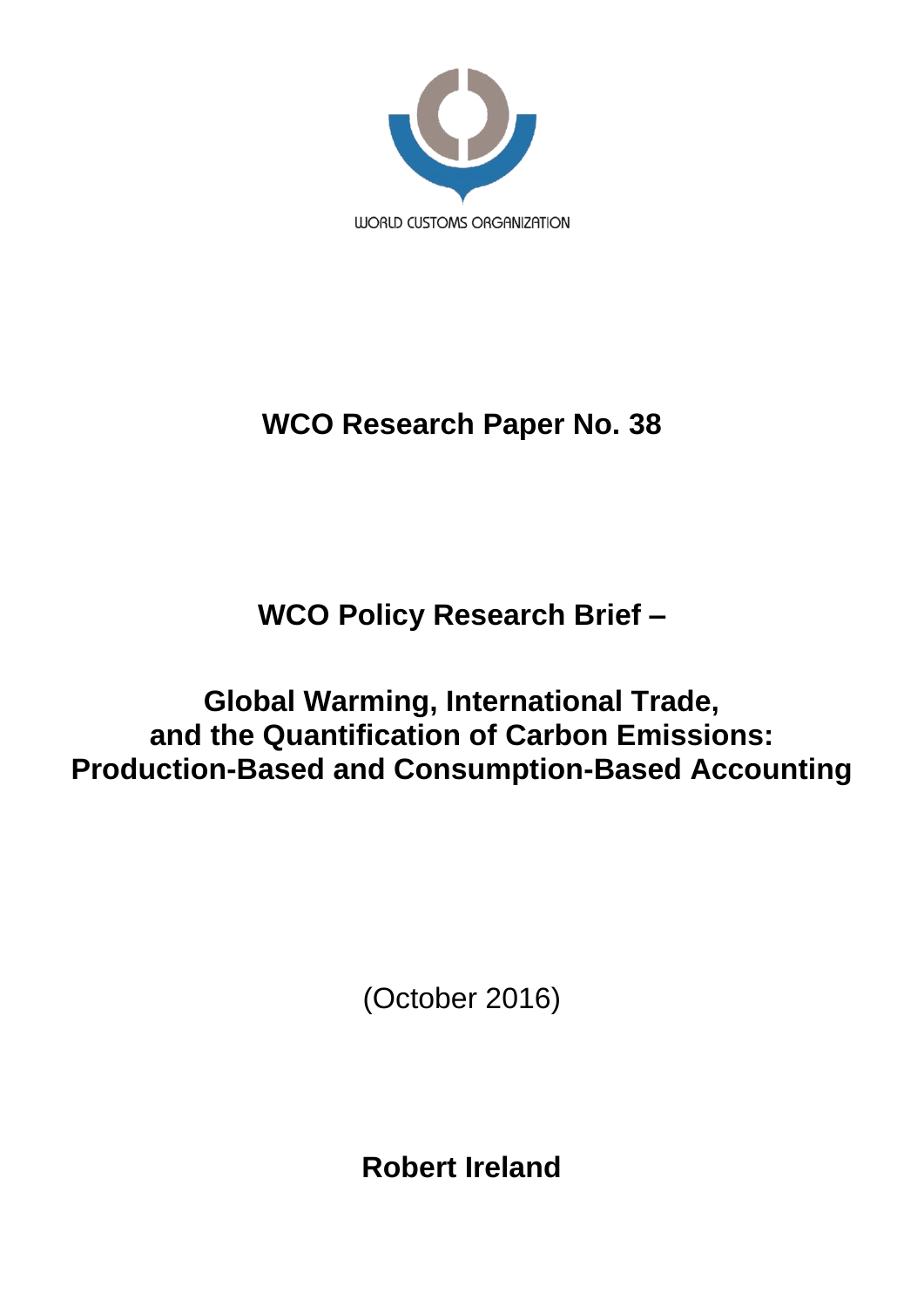# **Abstract**

This WCO Policy Research Brief comments on the latest global warming data, mitigation policies, and the two major methods of carbon emissions quantification (production-based and consumption-based), particularly the synergies between consumption-based accounting and international trade.

# **Key words**

Production-based and Consumption-based accounting of carbon emissions.

# **Acknowledgements**

This paper was written by Robert Ireland of the WCO's Research Unit. The article was previously published in *WCO News*, No. 81, October 2016, pp. 75-78.

# **Disclaimer**

The WCO Research Paper Series disseminates the findings of work in progress to encourage the exchange of ideas about Customs issues. The views and opinions presented in this paper are those of the author and do not necessarily reflect the views or policies of the WCO or WCO Members.

# **Note**

All WCO Research Papers are available on the WCO public website: [www.wcoomd.org.](http://www.wcoomd.org/) The author may be contacted via [research@wcoomd.org.](mailto:research@wcoomd.org)

> Copyright © 2016 World Customs Organization. All rights reserved.

-----------------------

Requests and enquiries concerning translation, reproduction and adaptation rights should be addressed to copyright@wcoomd.org.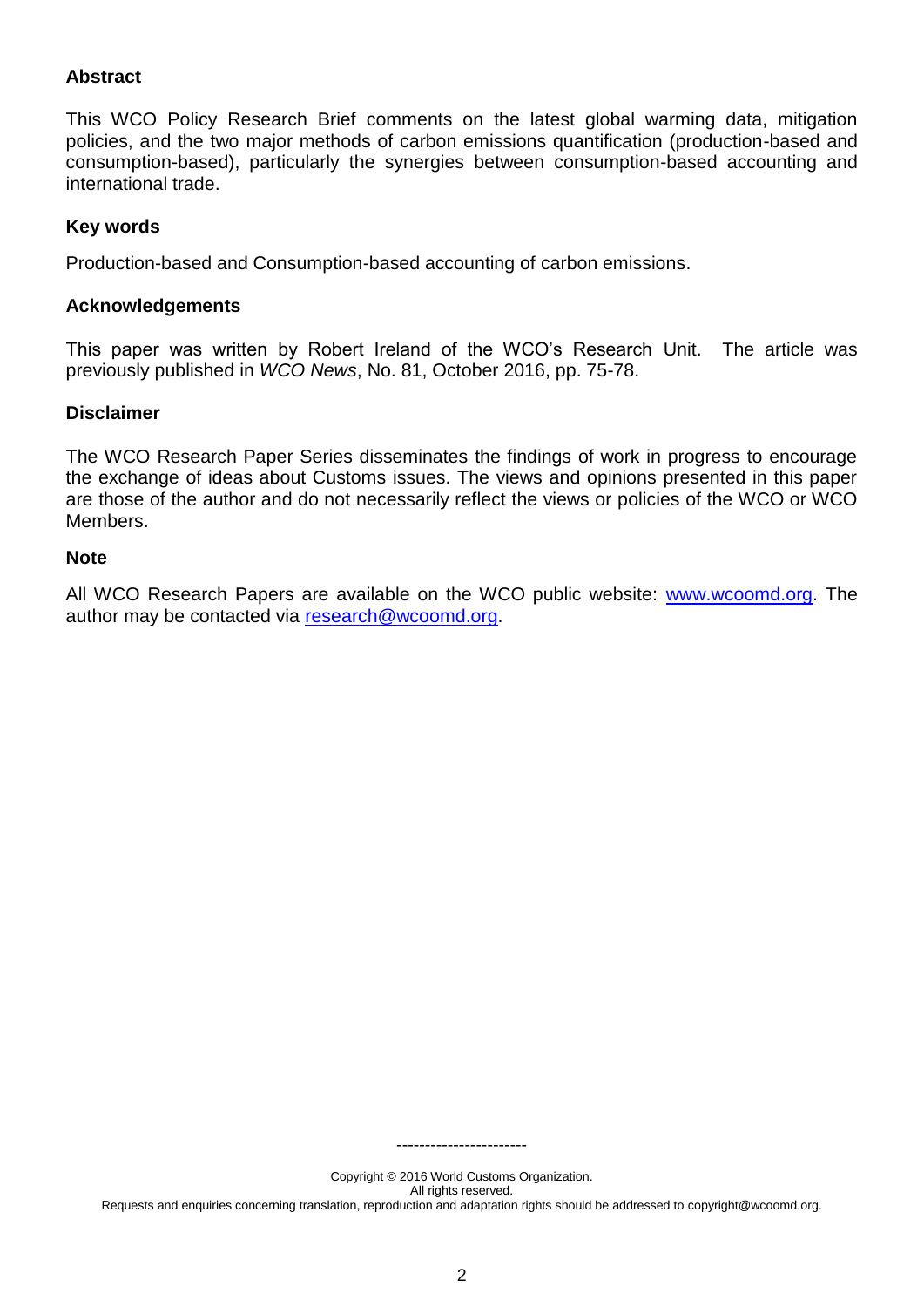# **Introduction**

Global warming is on a dangerous trajectory. Human-induced carbon dioxide pollution and deforestation are steadily increasing levels of atmospheric CO2 concentration which is resulting in, among other things, higher global average temperatures and extreme weather events. This article opines on the latest global warming data, mitigation policies, and the two major methods of carbon emissions quantification (production-based and consumption-based), particularly the synergies between consumption-based accounting and international trade.

#### **CO<sup>2</sup> atmospheric accumulation**

Dr. Charles Keeling of the Scripps Institution of Oceanography at the Mauna Loa Observatory in Hawaii began to measure the atmospheric  $CO<sub>2</sub>$  concentration in 1958. On 12 September 2016, the concentration of  $CO<sub>2</sub>$  was 401.74 parts per million (ppm) in the sky above Hawaii; the chart below from Scripps reflects the rise in average annual atmospheric  $CO<sub>2</sub>$  concentration from 1958 to 2016. The current levels of atmospheric  $CO<sub>2</sub>$  concentration have increased by 43% from the approximate rate of 280 ppm in the 1880s (evidenced by carbon isotope analysis) when the inexorable escalation caused by human industrial activity began. The last time the Earth's atmospheric carbon concentration was over 400 ppm was at least two million years ago – before humans existed!



# **Global warming**

The United States (US) National Aeronautics and Space Administration (NASA) recently announced that in early 2016, global average temperatures reached a point approximately 1.3 degrees Celsius higher than pre-industrial levels. As reflected in Tables 1 and 2, nine of the top ten warmest years since at least 1880 have occurred in the 21st century. 2015 is currently the warmest year on record, and 2016 is on track to become the warmest.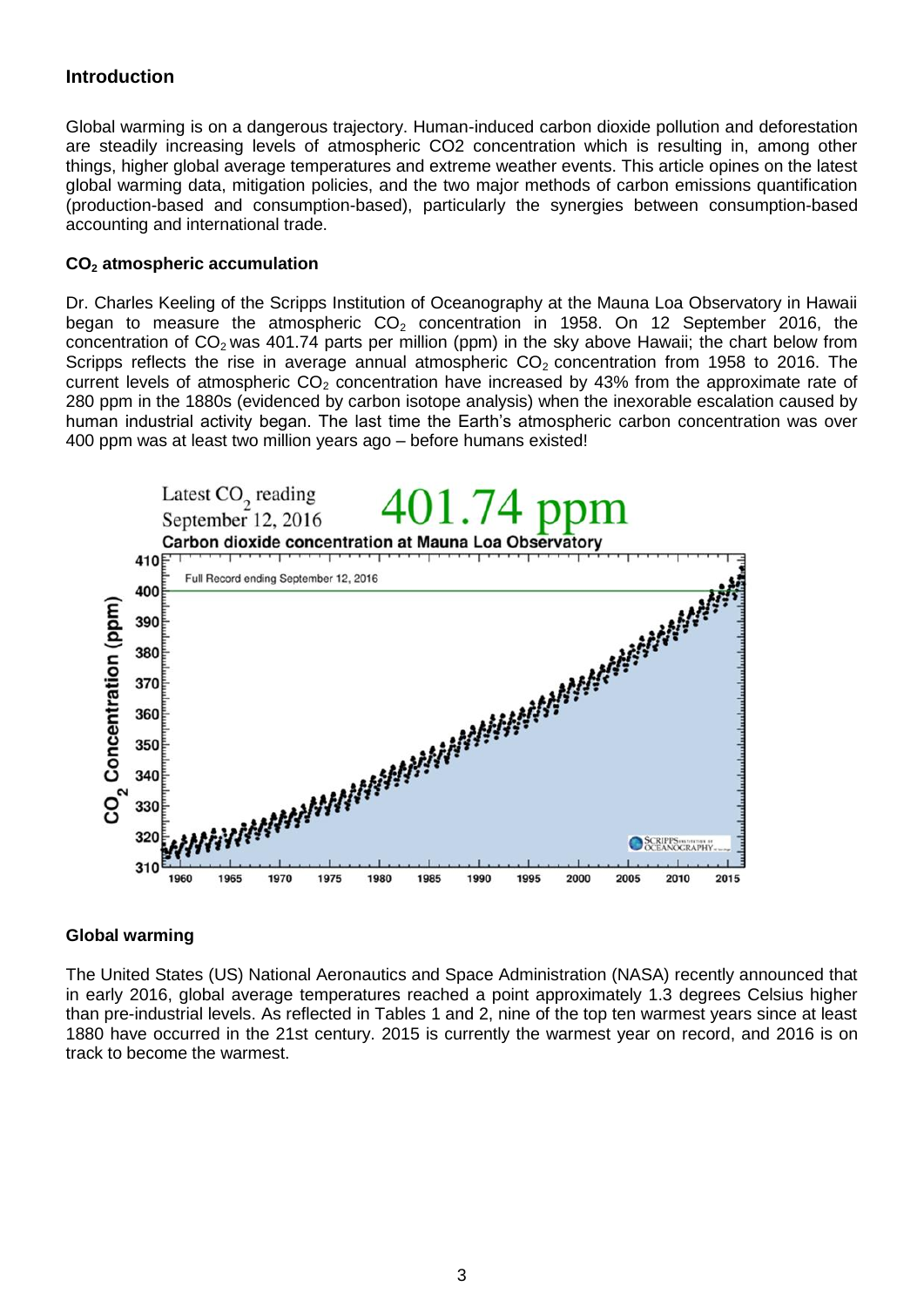Table 1 – Top ten warmest years on record, 1880-2015, average surface temperatures

| Rank             | Year |
|------------------|------|
| $\overline{1}$   | 2015 |
| $\overline{2}$   | 2014 |
| $\mathfrak{S}$   | 2010 |
| $\overline{4}$   | 2013 |
| $\overline{5}$   | 2005 |
| $\,6\,$          | 2009 |
| $\overline{7}$   | 1998 |
| $\,8\,$          | 2012 |
| $\boldsymbol{9}$ | 2007 |
| $10$             | 2006 |

*Sources: US National Oceanic and Atmospheric Administration (NOAA) and US NASA*

#### Table 2 – Number of warmest years per decade, 1880-2015, average surface temperatures

| <b>Decade</b> | Number of years in top ten |
|---------------|----------------------------|
| 2010s         | 5                          |
| 2000s         | 4                          |
| 1990s         |                            |
| 1880s-1980s   | 0                          |

*Sources: US NOAA and US NASA*

# **Extreme weather events**

While scientific models predict that global warming will increase the number of extreme weather events, peer-reviewed research indicates this is already happening and intensifying. In its 2014 report, the Intergovernmental Panel on Climate Change (IPCC) summarized that "changes in many extreme weather and climate events have been observed since about 1950. Some of these changes have been linked to human influences, including a decrease in cold temperature extremes, an increase in warm temperature extremes, an increase in extreme high sea levels, and an increase in the number of heavy precipitation events in a number of regions."

# **Policies to mitigate global warming**

Carbon emissions and atmospheric carbon accumulation will not diminish significantly without government intervention. In particular, public policies must shift energy sources from coal and petroleum to renewable energies (solar, wind, geothermal, and hydropower) and nuclear power. To support this, governments should implement a combination of strategies. Although no individual policy will comprehensively and adequately reduce carbon emissions, there are several that in combination could make significant contributions, including:

- infrastructure development (such as renewable energy transmission lines);
- strengthened carbon pollution regulations (such as vehicle emission standards);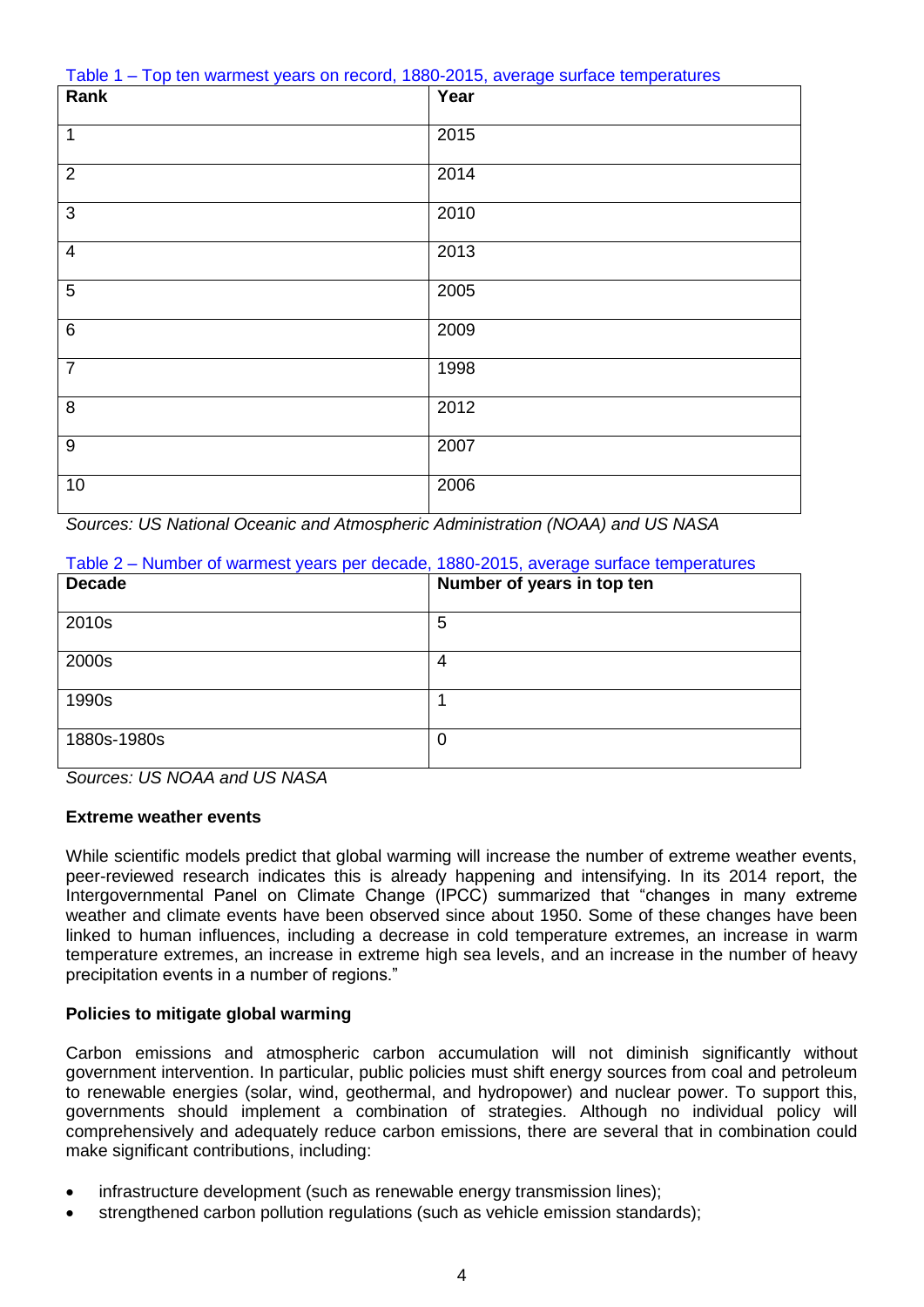- public investments and subsidies in low-carbon technologies;
- reducing or eliminating fossil fuel subsidies;
- international trade policies (such as lower tariffs on low-carbon technologies);
- reforestation;
- carbon pricing.

While it should be only one of several global warming mitigation policies, governments of major emitters should signal a  $CO<sub>2</sub>$  price so that carbon pollution becomes more expensive, and thus incentivizes conservation and transitions to low-carbon energies. The two general policy options for carbon pricing are a 'carbon tax,' and an 'emissions trading system' (ETS) which is also known as a 'cap-and-trade' system.

In evaluating carbon pricing under both an 'effectiveness' and 'efficiency' criteria, a carbon tax is probably preferable to an ETS because it likely results in more consistent carbon prices that can be increased more easily when necessary. Under a 'political feasibility' criterion, however, an ETS is probably more acceptable to politicians and constituents, which is why most governments are choosing ETS.

The performance of the largest ETS has been discouraging. The European Union's (EU's) ETS has experienced sharp volatility and sizable price declines. The extremely low price (4.38 euro per carbon ton on 1 August 2016) has largely been attributed to an oversupply of carbon allowances. More recently, this has been exacerbated by the long-term weakness of the EU's economy, and fears concerning Brexit (the referendum of 23 June 2016, whereby British citizens voted to exit the EU). Accordingly, the EU ETS is failing to signal a potent and predictable carbon price to incentivize lower  $CO<sub>2</sub>$  emissions.

# **Production-based and consumption-based accounting of C0<sup>2</sup>**

The traditional way to measure a nation's carbon emissions is by calculating the total generated from within its national territory. Under this methodology, the carbon emissions from the production of goods that will become exports are allocated to the exporter country not the importer country where the goods are ultimately consumed or used. The United Nations Framework Convention on Climate Change (UNFCCC) and the IPCC have largely used this production-based accounting.

Consumption-based accounting takes a different approach. Goods that are consumed but not produced in Country 'A' are allocated to Country A's account, not Country 'B' where the goods were produced. Thus, the carbon emissions generated by the manufacture of goods in Country B but imported by Country A would be considered to be Country A's carbon emissions. In other words, the carbon emissions resulting from the production of goods intended for international trade are allocated to the importing country not the exporting country.

 $CO<sub>2</sub>$  under this delineation is sometimes called 'embodied carbon,' which has been defined by Kejun, Cosbey, and Murphy (2008) as "carbon dioxide emitted at all stages of a good's manufacturing process, from the mining of raw materials through the distribution process, to the final product provided to the consumer." Consumption-based accounting and its implications are gaining prominence in academic fields too. Economist Christian Lininger's 2015 book 'Consumption-Based Approaches in International Climate Policy' is a classic reference manual on this topic, and brings together the many strands of consumption-based accounting.

# **The implications of consumption-based accounting of C0<sup>2</sup>**

Consumption-based accounting introduces an alternate method of quantifying carbon emissions by specifically incorporating international trade into the calculation. Moreover, it can reduce the 'carbon emissions score' of some large export-heavy nations, and increase the carbon emissions score of some large import-heavy nations. If an export-heavy nation is not credited with the carbon emissions triggered by their manufacture of goods that are purely intended for export, their carbon emissions score is lower.

In parallel, countries that have experienced reductions in domestic industrial manufacturing (such as cement, chemicals, steel, and paper) and simply import such goods would have their carbon emissions score increase because their consumption becomes part of the assessment. Some critics contend,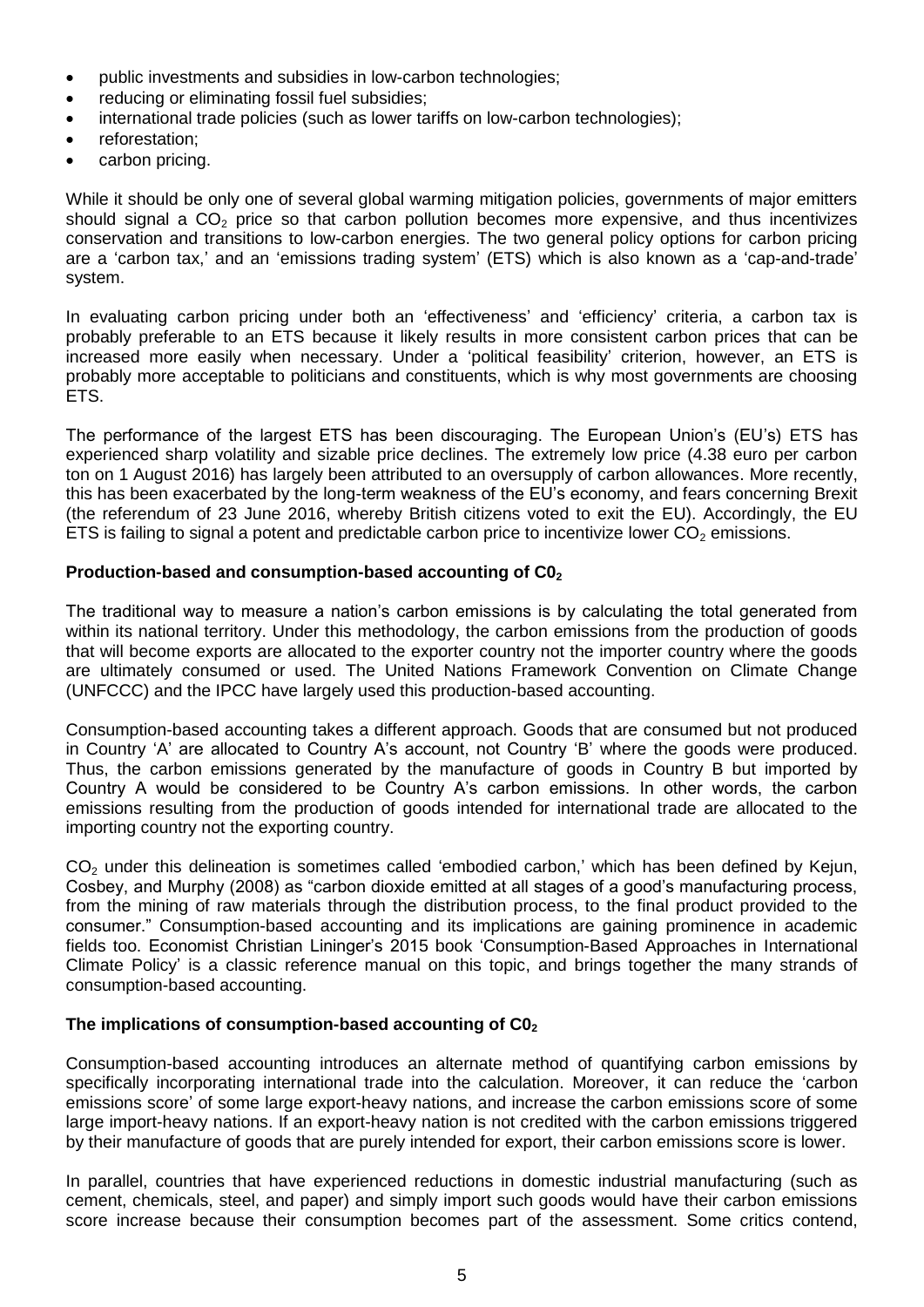however, that the implications of using consumption-based accounting are deleterious for emerging economies, particularly if worries concerning 'carbon leakage' are dealt with by 'carbon tariffs.'

# **Carbon leakage**

Carbon leakage is the concept that if a country adopts robust carbon mitigation policies (such as a carbon tax) unilaterally, industries with high-carbon emissions will then shift to countries that do not have similarly strong carbon pricing mechanisms. For instance, a steelmaker may shift its production from an abating (the one that is purposely and successfully reducing its  $CO<sub>2</sub>$  emissions) country to a non-abating country, in order to enjoy more lax environmental laws and lower costs. Consequently, there would be no global reduction in carbon emissions; the volume has merely switched countries.

Carbon leakage also raises several issues, including business competitiveness and climate mitigation policy. Regarding business competitiveness, carbon leakage could mean that high-carbon businesses will fail in an abating country, and similar businesses will thrive in a non-abating country. As for climate mitigation policy, global carbon emissions may not decrease because they have merely shifted from an abating country to a non-abating country.

Thus, even if an abating country reduces its carbon footprint, a non-abating country will experience carbon emission increases. Accordingly, the gains made by an abating country are canceled out, and result in no climate mitigation globally. Christian Lininger has described carbon leakage as "an effect that may occur if not all regions of the world abate: emissions may not be reduced on a global scale, but merely shifted from abating to non-abating regions."

The government of an abating country may subsequently decide to act to dilute carbon leakage in order to keep certain manufacturers in their country, and ostensibly to lower global carbon emissions. Conceptually, although it has not happened yet, this could be pursued with carbon tariffs.

# **Carbon tariffs**

In combination with carbon pricing, some countries might opt to implement carbon tariffs to reduce carbon leakage. Carbon tariffs predominantly, but not exclusively, entail a tax on the embodied carbon of imports. Partially because these actions could face World Trade Organization (WTO) adjudication, proponents frequently call them 'border tax adjustments' (BTAs), which are an acceptable equivalence mechanism under WTO law.

The WTO (2009) has described BTAs as consisting of "two situations: (i) the imposition of a tax on imported products, corresponding to a tax borne by similar domestic products (i.e. BTA on imports); and (ii) the refund of domestic taxes when the products are exported (i.e. BTA on exports)."

Discernibly, carbon tariffs are controversial. Advocates contend that they will be necessary to incentivize countries with high carbon pollution and weak climate policies to change their ways, and that domestically they will be necessary to inoculate against accusations of harm to business competitiveness. Conversely, critics assert that they are merely another form of eco-protectionism.

# **Conclusion**

Some policy analysts are raising the profile of the still-unconventional notion of measuring  $CO<sub>2</sub>$  emissions with consumption-based accounting rather than production-based accounting. Advocates suggest that it is a more accurate system, and would better incentivize  $CO<sub>2</sub>$  abatement. Such an approach also draws from the perspective that international trade is both a contributor to global warming, and an intrinsic component in the many solutions that exist. Consequently, regardless of what policies are being adopted, and by whom, international trade and border management are being incorporated into the global warming policy framework.